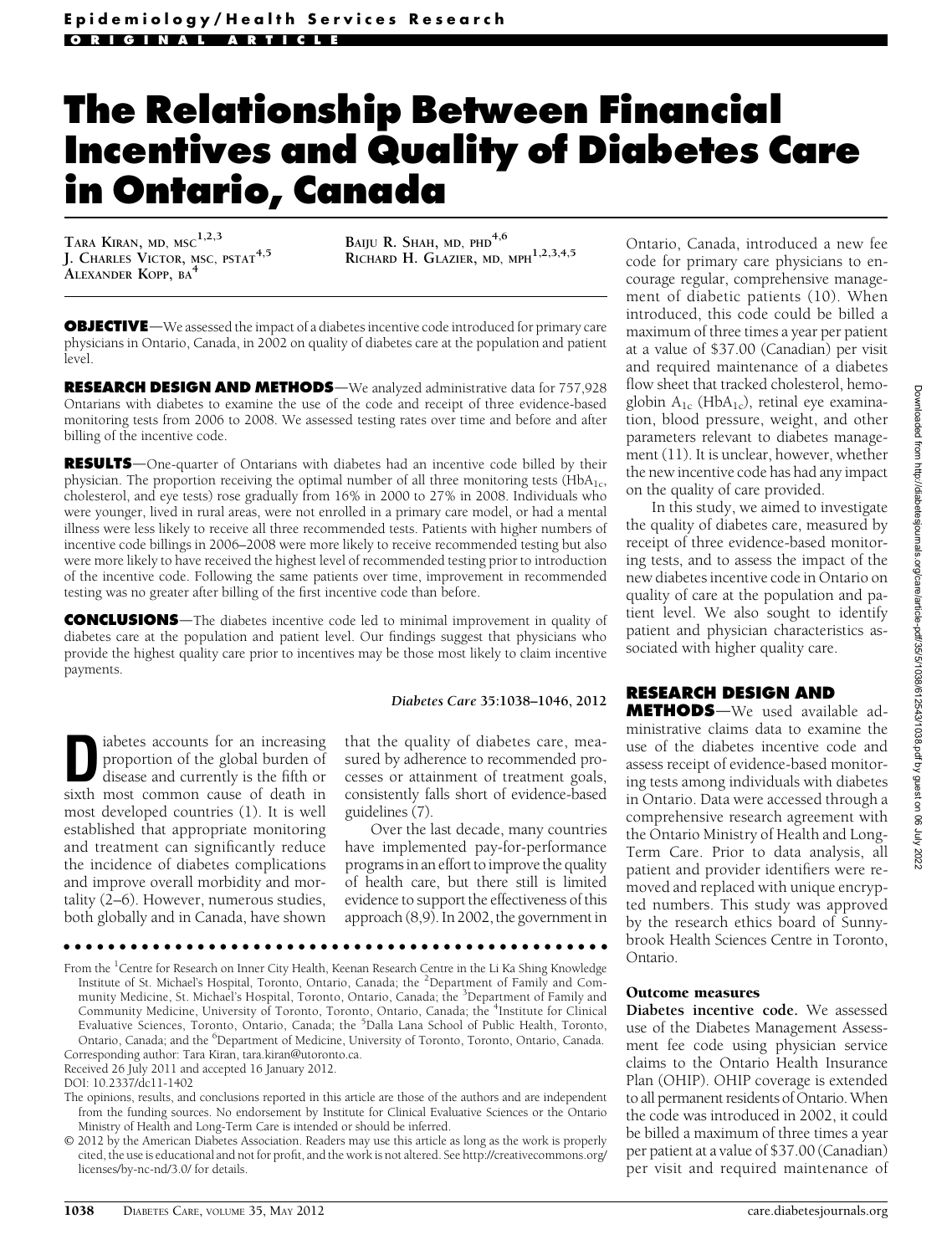a diabetes flow sheet that tracked key parameters such as cholesterol, eye exams, and  $HbA_{1c}$ .

Quality of diabetes care. We assessed the receipt of three evidence-based monitoring tests for diabetes care using data from OHIP service codes: frequency of retinal eye examination (using optometry and ophthalmology claims to OHIP), frequency of  $HbA_{1c}$  measurement, and frequency of cholesterol measurement. We defined the optimal screening frequency during the 2-year study period as follows based on recommendations from the Canadian Diabetes Association 2003 Clinical Practice Guidelines (12): one retinal eye exam, four  $HbA_{1c}$  tests, and two cholesterol tests.

# Study design and population

Patient and physician characteristics associated with quality of diabetes care. We conducted a cross-sectional analysis, from 1 April 2006 to 31 March 2008, to assess patient and physician characteristics associated with use of the diabetes incentive code and quality of diabetes care. We identified Ontarians aged  $\geq 40$ years using the Ontario Diabetes Database, a registry of Ontario patients diagnosed with diabetes generated using a validated administrative data algorithm (13). Patients were included if they were diagnosed with diabetes on or prior to 31 August 2006. Patients were excluded if they resided in a long-term care facility, registered with the OHIP after 31 March 2006, or died before 31 March 2008. We included primary care physicians in active practice in August 2008.

Impact of the diabetes incentive code at the population level. We examined trends in quality of diabetes care over time in Ontario. We stratified people with diabetes based on the number of diabetes incentive codes they received between 2006 and 2008. These cohorts of patients were then followed from 1998 to 2008 to examine differences in receipt of evidencebased testing over time. Our primary analysis included all people diagnosed with diabetes on or prior to 31 August 2006. We assessed testing for each 2-year period from 1998 to 2008 and included individuals in the denominator only if they had been diagnosed with diabetes at the start of the 2-year period. We also conducted a secondary analysis that included only those who had diabetes on or before 1 September 1998. Impact of the diabetes incentive code at the patient level. We created a cohort of people with diabetes who had at least

one diabetes incentive code billed between 1 January 2002 and 31 August 2006, who had diabetes for at least 6 years prior to billing of the first code, and who were alive 2 years after billing of the first code. We stratified this cohort into two groups: those with one to two incentive codes billed and those with three or more codes billed from 2002 to 2006. For this cohort, we assessed the quality of diabetes care in the 2-year period after billing of the first diabetes incentive code, the 2-year period immediately before, the period 2–4 years before, and the period 4–6 years before. We compared the quality of care in each 2-year time period to the quality of care in the 2 years immediately prior.

#### Patient and physician characteristics

Patient age, sex, and place of residence were obtained from the Registered Persons Database, the registry for all people covered by OHIP. Coverage is extended to all permanent residents of Ontario. We derived neighborhood income quintiles by linking 2006 census data to the patients' residential postal code. Rurality was assessed using the Rurality Index of Ontario (14). We used OHIP registration after 31 August 1998 as a proxy for recent immigration. The prevalence of mental health problems was assessed using a validated algorithm based on ambulatory physician visits (15). Mental health was included as a variable because of the relatively high rates of diabetes and related complications in this population and known barriers to care (16). Patient comorbidity was determined using Aggregated Diagnosis Groups (ADGs) from the Johns Hopkins Adjusted Clinical Groups (ACG) Case-Mix System (17) (scores included diabetes as a comorbidity). Physician billing claims to OHIP linked with the hospital Discharge Abstract Database from the Canadian Institute for Health Information were used to identify patient diagnoses.

We used the Corporate Provider Database, current to 31 August 2008, to identify demographic data on practicing physicians in Ontario and the Institute for Clinical Evaluative Sciences Physician Database, current to the 2007 fiscal year, for country of graduation. Client Agency Program Enrollment tables as of 31 August 2008 were used to identify patients formally enrolled to a primary care physician practicing in a patient enrollment model. These models consisted of enhanced fee for service, nonteam capitation, and team-based capitation. A virtual roster method was used to assign people with diabetes who were not enrolled in a model to a primary care physician based on the maximum value of 18 common primary care fee codes.

## Statistical analysis

We used multivariable generalized estimating equation (GEE) models to examine the association between patient and physician characteristics and the number of incentive codes billed as well as whether patients received recommended testing using Poisson and logistic regression, respectively. GEE models are similar to typical regression models in their interpretation; however, they adjust for the correlation in outcomes that are observed between patients who see the same physician and of physicians in the same enrollment group (18). Independent variables for these models at the patient level included age, sex, neighborhood income quintile, recent registrant status, rural residence, mental illness, comorbidity, duration of diabetes, region, and enrollment model. We ran these models with and without two variables (whether the patient was seen by an endocrinologist or general internist and the number of primary care physician visits) so that the independent effects of these two variables could be examined. At the physician level, the models included primary care physician age, sex, years since graduation, and Canadian graduate status. We excluded patients from regression models if we could not assign them to a primary care physician ( $n = 22,954$  [3.0%]).

We also used GEE models when analyzing data for the smaller cohort of Ontarians with diabetes who had at least one incentive code billed. We used GEE models to compare the likelihood of a patient receiving recommended testing in a given 2-year period compared with the 2-year period immediately prior (e.g., comparing the 2-year period after the billing of the first incentive code with the 2-year period before billing of the code).

**RESULTS**—We analyzed data for 757,928 people with diabetes representing ~12% of Ontario's population aged  $\geq$ 40 years. When compared with the general population, people with diabetes were more likely to be older, male, low income, and long-term residents of Ontario. They also were more likely to reside in an urban area, have a psychotic mental illness, have more visits to primary care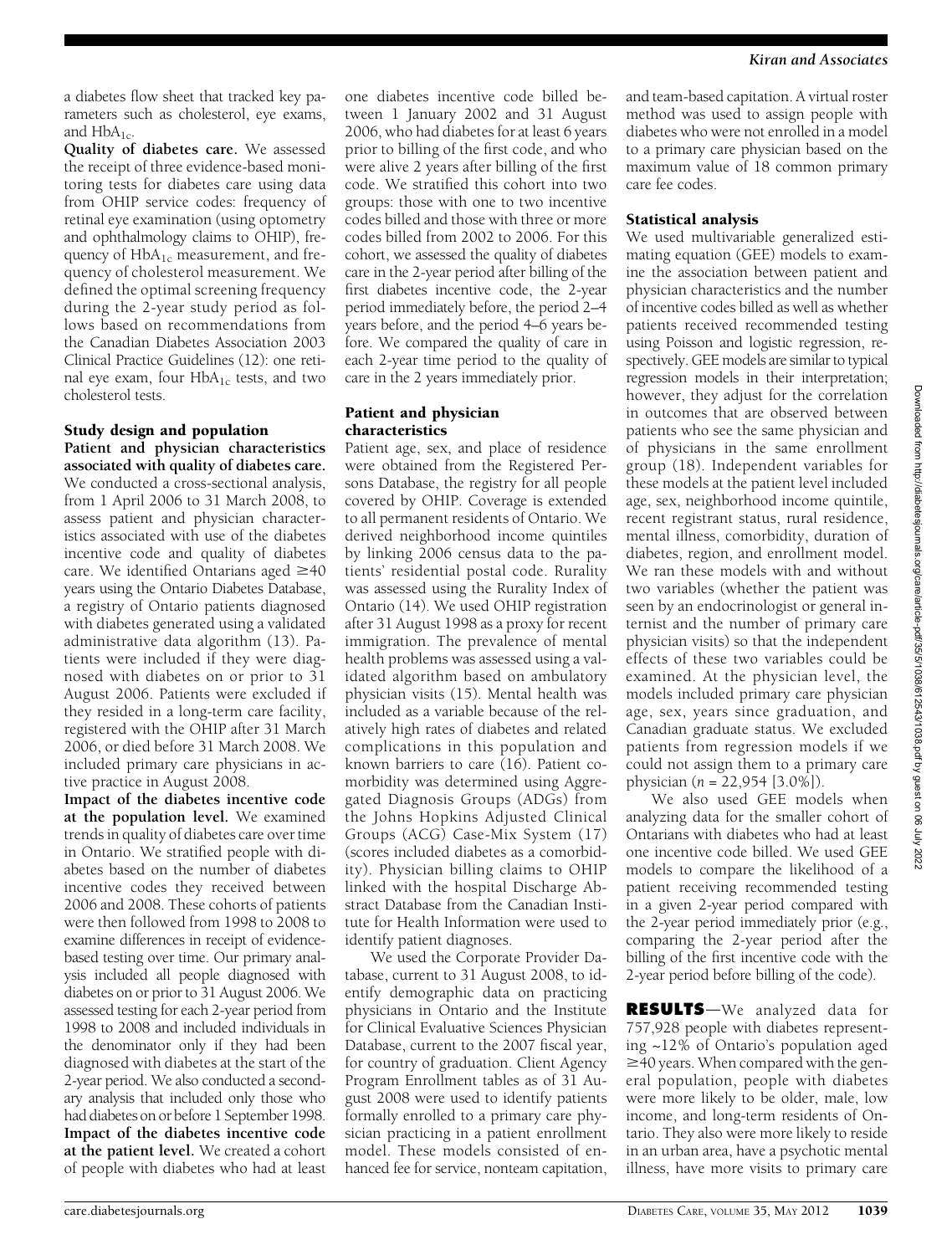#### Financial incentives and diabetes care in Ontario

physicians, and be enrolled to a primary care physician. Approximately 42% saw an endocrinologist or general internist during the 2-year study period. Physicians looking after diabetic patients were more likely to be an international medical graduate, older, male, and in practice for  $>$ 30 years.

#### Use of the diabetes incentive code

Only 25% of people with diabetes had a diabetes incentive code billed during the 2-year study period, with only 8% receiving at least four of the maximum six codes permitted during the timeframe. After controlling for patient- and physician-level characteristics, individuals enrolled to primary care physicians practicing in a team or nonteam capitation model were 25% more likely to receive an incentive code than patients enrolled to an enhanced fee-forservice model (Table 1).

## Quality of diabetes care

Overall, 67% of people with diabetes received a retinal eye exam during the 2-year study period. Seventy-eight percent received at least one  $HbA_{1c}$  test and 37% received the optimal number of  $HbA_{1c}$  tests (four tests). For cholesterol testing, 80% received at least one test and 59% received the optimal number of cholesterol tests (two tests). Only 27% of individuals received the optimal number of all three monitoring tests.

After adjusting for patient and physician characteristics, people with diabetes aged 65–79 years were more likely to receive optimal testing than their younger counterparts (Table 2). The greatest difference was in retinal eye exams where those aged 65–79 years were just over two and a half times more likely to receive the test than those aged 40–64 years. People with diabetes who did not live in a rural area, those without a mental illness, and those seeing a diabetes specialist over the 2-year period were more likely to receive each of the three monitoring tests. Individuals enrolled to a team or nonteam capitation model were slightly more likely to receive optimal monitoring than those enrolled to the enhanced fee-for-service model, whereas those not enrolled to any model were less likely to receive any of the three monitoring tests.

When we adjusted for patient and physician characteristics, we found that patients who received one to two diabetes incentive code billings were more likely to receive the optimal number of all three monitoring tests (odds ratio 2.23 [95% CI

Table  $1$ -Patient- and physician-level characteristics associated with receipt of the diabetes incentive code

| Patient characteristics                             | Relative risk<br>$(95\% \text{ CI})^*$ | P         |
|-----------------------------------------------------|----------------------------------------|-----------|
| Patient age (years)                                 |                                        |           |
| $40 - 64$                                           | 1.00                                   | Reference |
| 65–79                                               | $1.17(1.16-1.18)$                      | < 0.001   |
| $\geq 80$                                           | $0.93(0.92 - 0.95)$                    | < 0.001   |
| Male                                                | $1.08(1.07-1.08)$                      | < 0.001   |
| Income quintile                                     |                                        |           |
| Missing                                             | $1.04(0.96 - 1.12)$                    | 0.363     |
| 1 (lowest)                                          | $1.08(1.07-1.10)$                      | < 0.001   |
| 2                                                   | $1.09(1.07 - 1.10)$                    | < 0.001   |
| 3                                                   | $1.06(1.05-1.08)$                      | < 0.001   |
| $\overline{4}$                                      | $1.05(1.03 - 1.06)$                    | < 0.001   |
| 5 (highest)                                         | 1.00                                   | Reference |
| New immigrant                                       | $1.04(1.02 - 1.06)$                    | < 0.001   |
| Rurality index                                      |                                        |           |
| Missing                                             | $0.99(0.95 - 1.03)$                    | 0.739     |
| 0-9 (major urban)                                   | $0.97(0.96 - 0.99)$                    | 0.009     |
| 10-44 (nonmajor urban)                              | $1.00(0.98 - 1.01)$                    | 0.600     |
| $\geq$ 45 (rural)                                   | 1.00                                   | Reference |
| Mental health status                                |                                        |           |
| Psychotic                                           | $0.86(0.83 - 0.89)$                    | < 0.001   |
| Nonpsychotic                                        | $0.89(0.88 - 0.90)$                    | < 0.001   |
| None                                                | 1.00                                   | Reference |
| No. of ADGs†                                        |                                        |           |
| $0 - 5$                                             | 1.00                                   | Reference |
| $6 - 9$                                             | $0.96(0.95 - 0.97)$                    | < 0.001   |
| $\geq 10$                                           | $0.79(0.77 - 0.81)$                    | < 0.001   |
| Duration of diabetes (years)                        |                                        |           |
| $0 - 3$                                             | $0.80(0.78 - 0.81)$                    | < 0.001   |
| $4 - 9$                                             | $0.90(0.88 - 0.91)$                    | < 0.001   |
| $10 - 14$                                           | $0.95(0.93 - 0.96)$                    | < 0.001   |
| $\geq$ 15                                           | 1.00                                   | Reference |
| Seen an endocrinologist or general internist        | $0.98(0.97-0.99)$                      | 0.001     |
| No. of family physician/general practitioner visits | $1.01(1.01-1.02)$                      | < 0.001   |
| Primary care model                                  |                                        |           |
| Enhanced fee for service                            | 1.00                                   | Reference |
| Nonteam capitation                                  | $1.26(1.19 - 1.33)$                    | < 0.001   |
| Team-based capitation                               | $1.24(1.17-1.31)$                      | < 0.001   |
| Virtually rostered to enrollment model physician    | $0.72(0.70 - 0.74)$                    | < 0.001   |
| Virtually rostered to physician outside             |                                        |           |
| of an enrollment model                              | $0.51(0.47 - 0.54)$                    | < 0.001   |
| Physician characteristics                           |                                        |           |
| Male                                                | $1.10(1.00 - 1.20)$                    | 0.048     |
| Age (continuous)                                    | $0.98(0.96 - 0.99)$                    | 0.000     |
| Years since graduation                              | $1.01(1.00-1.02)$                      | 0.093     |
| Canadian medical graduate                           | $1.55(1.38 - 1.74)$                    | < 0.001   |
|                                                     |                                        |           |

Patients to whom a primary care physician could not be attributed  $(n = 22,954)$  were excluded from this analysis. \*Represents the covariate-adjusted relative increase in probability of having an additional diabetes incentive code for individuals with the corresponding patient characteristics. †Johns Hopkins ACG Case-Mix System (higher numbers indicate higher comorbidity).

2.15–2.31]); those who received three or more code billings were even more likely to receive optimal monitoring (5.79  $[5.49-6.11]$ .

## Impact of the diabetes incentive code at the population level

From 2000 to 2008, the proportion of people with diabetes receiving optimal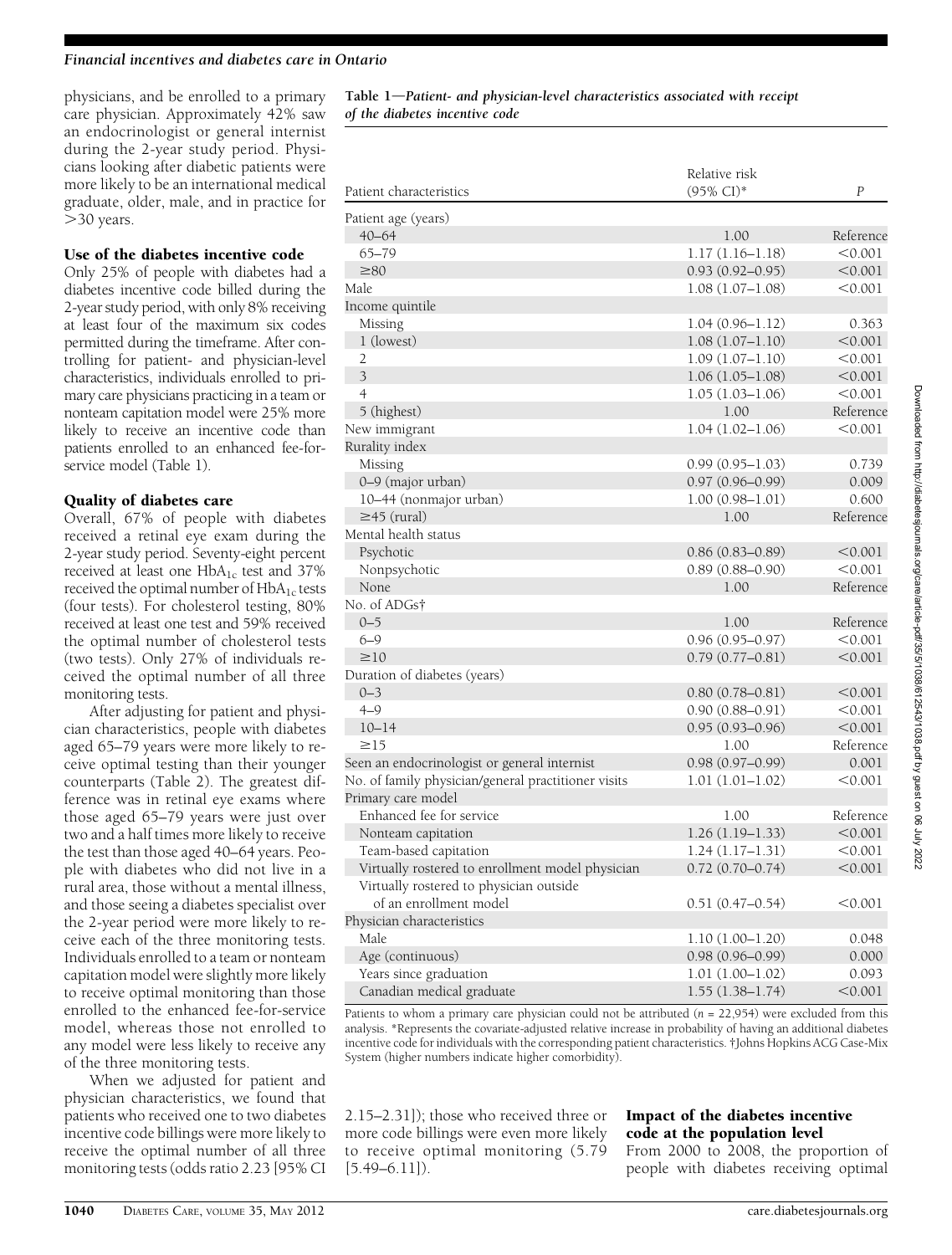|                                                        | Retinal eye examinations<br>(one exam over | 2 years)  | (four tests over 2 years)<br>HbA <sub>1c</sub> testing |           | (two tests over 2 years)<br>Cholesterol testing |              | All three recommended tests<br>(one retinal eye exam, four<br>HbA <sub>1c</sub> , and two cholesterol<br>tests over 2 years) |              |
|--------------------------------------------------------|--------------------------------------------|-----------|--------------------------------------------------------|-----------|-------------------------------------------------|--------------|------------------------------------------------------------------------------------------------------------------------------|--------------|
|                                                        | G)<br>Odds ratio (95%                      |           | J<br>Odds ratio (95%                                   |           | $\overline{C}$<br>Odds ratio (95%               |              | €<br>Odds ratio (95%                                                                                                         | $\mathbf{r}$ |
| Age-group (years)                                      |                                            |           |                                                        |           |                                                 |              |                                                                                                                              |              |
| 40-64                                                  | $1.00\,$                                   | Reference | 1.00                                                   | Reference | 1.00                                            | Reference    | $1.00\,$                                                                                                                     | Reference    |
| $65 - 79$                                              | 2.63 (2.59-2.68)                           | 0.0001    | $1.43(1.41 - 1.45)$                                    | < 0.0001  | 1.38 (1.36-1.39)                                | $<$ 0.001    | $1.54(1.52 - 1.57)$                                                                                                          | 0.0001       |
| $\geq 80$                                              | 1.91 (1.87-1.96)                           | < 0.0001  | $1.17(1.14 - 1.20)$                                    | < 0.0001  | $0.72(0.70 - 0.73)$                             | < 0.001      | $0.95(0.93 - 0.98)$                                                                                                          | 0.001        |
| Male                                                   | $0.96(0.95 - 0.97)$                        | 0.0001    | $1.08(1.06 - 1.09)$                                    | < 0.0001  | $1.14(1.13 - 1.15)$                             | $<\!\!0.001$ | $1.04(1.02 - 1.05)$                                                                                                          | < 0.0001     |
| Income quintile                                        |                                            |           |                                                        |           |                                                 |              |                                                                                                                              |              |
| Missing                                                | $0.88(0.77 - 1.01)$                        | 0.076     | $0.94(0.83 - 1.07)$                                    | 0.370     | $0.88(0.80 - 0.97)$                             | 0.013        | $0.84(0.74-0.96)$                                                                                                            | 0.010        |
| 1 (lowest)                                             | $0.91(0.90 - 0.93)$                        | < 0.0001  | $1.01(0.98 - 1.04)$                                    | 0.483     | $0.91(0.89 - 0.92)$                             | < 0.001      | $0.94(0.92 - 0.97)$                                                                                                          | < 0.0001     |
| $\sim$                                                 | 0.97 (0.95-0.98)                           | 0.001     | $1.05(1.03 - 1.08)$                                    | < 0.0001  | $0.97(0.95 - 0.98)$                             | < 0.001      | $1.01(0.98 - 1.03)$                                                                                                          | 0.465        |
| $\sim$                                                 | $0.98(0.96 - 1.00)$                        | 0.021     | 1.04 (1.02-1.07)                                       | < 0.001   | $0.98(0.96 - 0.99)$                             | 0.009        | 1.01 (0.98-1.03)                                                                                                             | 0.570        |
| 4                                                      | $0.99(0.97 - 1.01)$                        | 0.412     | $1.04(1.02 - 1.07)$                                    | 0.0001    | $1.01(1.00 - 1.03)$                             | 0.135        | $1.03(1.00 - 1.05)$                                                                                                          | 0.024        |
| 5 (highest)                                            | 1.00                                       | Reference | 1.00                                                   | Reference | $1.00\,$                                        | Reference    | 1.00                                                                                                                         | Reference    |
| New immigrant                                          | $0.98(0.95 - 1.01)$                        | 0.262     | $1.08(1.04 - 1.13)$                                    | < 0.0001  | $1.03(1.00 - 1.06)$                             | 0.027        | $1.05(1.01 - 1.09)$                                                                                                          | 0.018        |
| Rurality index                                         |                                            |           |                                                        |           |                                                 |              |                                                                                                                              |              |
| Missing                                                | $0.99(0.93 - 1.05)$                        | 0.786     | $0.92(0.83 - 1.02)$                                    | 0.102     | $1.02(0.97 - 1.07)$                             | 0.419        | $0.95(0.86 - 1.05)$                                                                                                          | 0.324        |
| $0 - 9$                                                | $0.91(0.89 - 0.94)$                        | < 0.0001  | $1.40(1.31 - 1.50)$                                    | < 0.0001  | 1.87 (1.83-1.90)                                | < 0.001      | $1.40(1.31 - 1.50)$                                                                                                          | < 0.0001     |
| 10-44                                                  | $0.99(0.96 - 1.02)$                        | 0.404     | $1.38(1.30 - 1.47)$                                    | 0.0001    | 1.53 (1.50-1.56)                                | < 0.001      | $1.34(1.27-1.43)$                                                                                                            | < 0.0001     |
| $\geq$ 45                                              | $1.00\,$                                   | Reference | 1.00                                                   | Reference | 1.00                                            | Reference    | 1.00                                                                                                                         | Reference    |
| Mental health status                                   |                                            |           |                                                        |           |                                                 |              |                                                                                                                              |              |
| Psychotic                                              | $0.66(0.64 - 0.69)$                        | < 0.0001  | $0.83(0.79 - 0.86)$                                    | < 0.0001  | $0.64(0.62 - 0.66)$                             | < 0.001      | $0.68(0.65 - 0.71)$                                                                                                          | 0.0001       |
| Nonpsychotic                                           | $0.80(0.79 - 0.81)$                        | 0.0001    | $0.82(0.80 - 0.83)$                                    | 0.0001    | $0.83(0.82 - 0.84)$                             | < 0.001      | $0.80(0.78 - 0.82)$                                                                                                          | < 0.0001     |
| None                                                   | $1.00\,$                                   | Reference | 1.00                                                   | Reference | $1.00$                                          | Reference    | 1.00                                                                                                                         | Reference    |
| No of ADGs*                                            |                                            |           |                                                        |           |                                                 |              |                                                                                                                              |              |
| $\zeta$ -5                                             | $1.00\,$                                   | Reference | $1.00\,$                                               | Reference | 1.00                                            | Reference    | $1.00\,$                                                                                                                     | Reference    |
| $6 - 9$                                                | $1.49(1.47 - 1.51)$                        | 0.0001    | 1.00 (0.98-1.01)                                       | 0.602     | $1.12(1.11 - 1.13)$                             | < 0.001      | $1.12(1.10-1.14)$                                                                                                            | < 0.0001     |
| $\geq 10$                                              | $1.87(1.83 - 1.92)$                        | < 0.0001  | $0.76(0.74 - 0.78)$                                    | 0.0001    | $0.78(0.76 - 0.79)$                             | < 0.001      | $0.92(0.90 - 0.94)$                                                                                                          | < 0.0001     |
| Duration of diabetes (years)                           |                                            |           |                                                        |           |                                                 |              |                                                                                                                              |              |
| $0 - 3$                                                | $0.49(0.48 - 0.51)$                        | 0.0001    | $0.55(0.53 - 0.56)$                                    | < 0.0001  | $1.07(1.04 - 1.09)$                             | < 0.001      | $0.54(0.53 - 0.56)$                                                                                                          | 0.0001       |
| $-9$                                                   | $0.64(0.62 - 0.66)$                        | < 0.0001  | $0.63(0.61 - 0.64)$                                    | < 0.0001  | $1.00(0.97 - 1.02)$                             | 0.845        | $0.66(0.65 - 0.68)$                                                                                                          | < 0.0001     |
| $10 - 14$                                              | $0.78(0.75 - 0.80)$                        | < 0.0001  | $0.75(0.73 - 0.77)$                                    | < 0.0001  | $1.00(0.97 - 1.02)$                             | 0.875        | $0.80(0.78 - 0.82)$                                                                                                          | < 0.0001     |
| $\geq$ 15                                              | 1.00                                       | Reference | 1.00                                                   | Reference | 1.00                                            | Reference    | 1.00                                                                                                                         | Reference    |
| Seen an endocrinologist or internist                   | $1.42(1.40 - 1.45)$                        | < 0.0001  | $1.55(1.51 - 1.58)$                                    | < 0.0001  | $1.39(1.38 - 1.41)$                             | < 0.001      | $1.58(1.54 - 1.61)$                                                                                                          | < 0.0001     |
| No. of family physician/general<br>practitioner visits | $1.03(1.03 - 1.03)$                        | < 0.0001  | $1.06(1.06 - 1.06)$                                    | < 0.0001  | $1.07(1.07 - 1.07)$                             | < 0.001      | $1.05(1.05 - 1.05)$                                                                                                          | < 0.0001     |
| Physician-level characteristics                        |                                            |           |                                                        |           |                                                 |              |                                                                                                                              |              |
| Primary care model                                     |                                            |           |                                                        |           |                                                 |              |                                                                                                                              |              |
| Enhanced fee for service                               | $1.00\,$                                   | Reference | 1.00                                                   | Reference | 1.00                                            | Reference    | 1.00                                                                                                                         | Reference    |
|                                                        |                                            |           |                                                        |           |                                                 |              |                                                                                                                              |              |

Table 2—Multivariable regression analysis of the association between patient- and physician-level characteristics and receipt of recommended testing for diabetes  $-$ Multivariable regression analysis of the association between patient- and physician-level characteristics and receipt of recommended testing for diabetes

Downloaded from http://diabetesjournals.org/care/article-pdf/35/5/1038/612543/1038.pdf by guest on 06 July 2022 Downloaded from http://diabetesjournals.org/care/article-pdf/35/5/1038/612543/1038.pdf by guest on 06 July 2022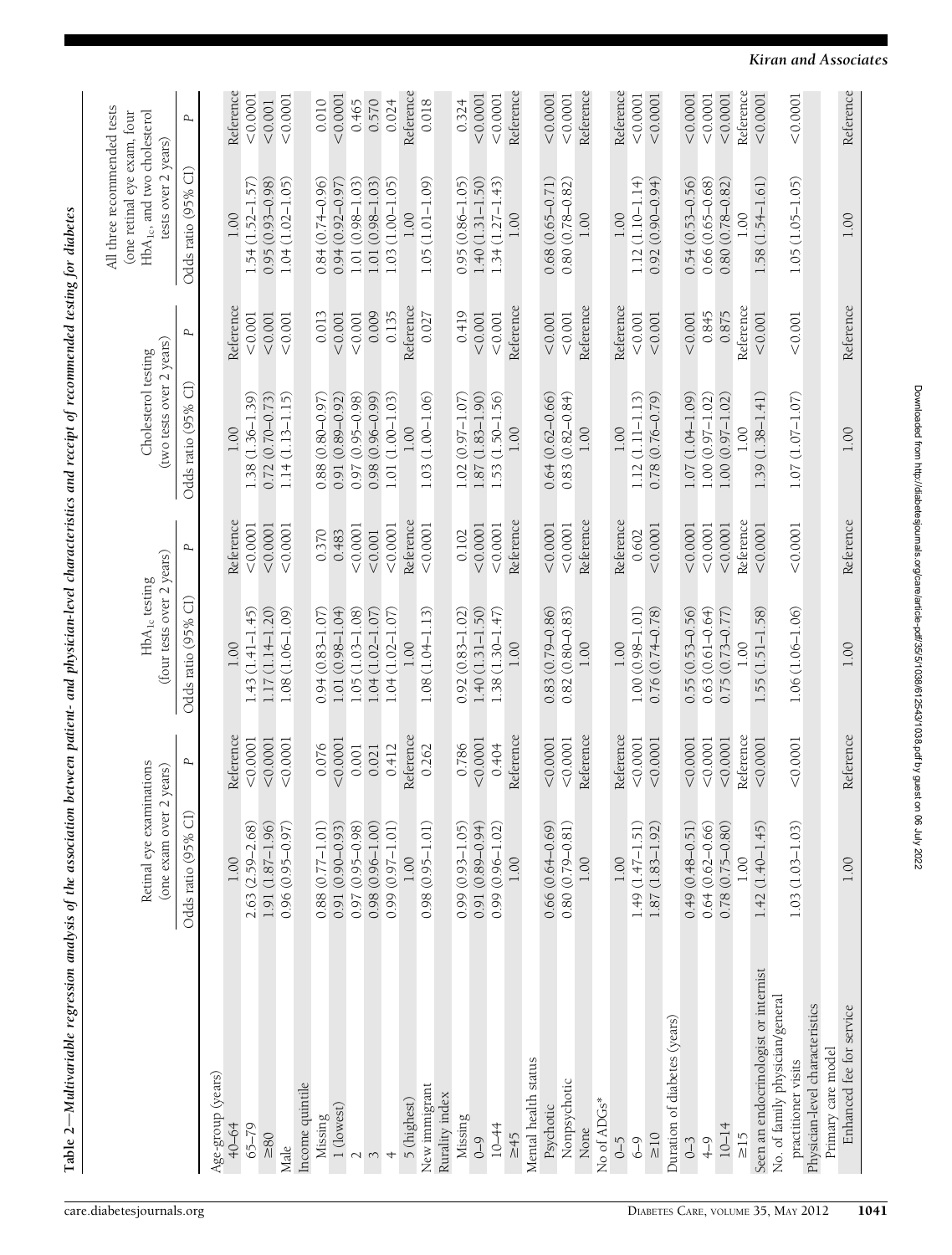# Financial incentives and diabetes care in Ontario

|                                     | Retinal eye examinations<br>(one exam over 2 years) |          | (four tests over 2 years)<br>HbA <sub>1</sub> , testing |              | (two tests over 2 years)<br>Cholesterol testing |         | All three recommended tests<br>(one retinal eye exam, four<br>HbA <sub>1c</sub> , and two cholesterol<br>tests over 2 years) |          |
|-------------------------------------|-----------------------------------------------------|----------|---------------------------------------------------------|--------------|-------------------------------------------------|---------|------------------------------------------------------------------------------------------------------------------------------|----------|
|                                     | Odds ratio (95% CI)                                 |          | Odds ratio (95% CI)                                     | $\mathsf{p}$ | Odds ratio (95% CI)                             |         | Odds ratio (95% CI)                                                                                                          | $\Delta$ |
| Nonteam capitation                  | $1.14(1.10-1.19)$                                   | < 0.0001 | $1.21(1.12 - 1.32)$                                     | < 0.0001     | $1.10(1.08 - 1.12)$                             | < 0.001 | $1.18(1.09 - 1.27)$                                                                                                          | < 0.0001 |
| Team-based capitation               | $1.24(1.20 - 1.28)$                                 | < 0.0001 | $1.15(1.08 - 1.23)$                                     | < 0.0001     | $1.02(1.00 - 1.04)$                             | 0.041   | $1.20(1.13 - 1.28)$                                                                                                          | < 0.0001 |
| Virtually rostered to enrollment    |                                                     |          |                                                         |              |                                                 |         |                                                                                                                              |          |
| model physician                     | $0.83(0.81 - 0.86)$                                 | < 0.0001 | $0.78(0.74 - 0.83)$                                     | < 0.0001     | $0.81(0.80 - 0.82)$                             | < 0.001 | $0.78(0.74 - 0.83)$                                                                                                          | < 0.0001 |
| Virtually rostered to physician     |                                                     |          |                                                         |              |                                                 |         |                                                                                                                              |          |
| outside of an enrollment model      | $0.71(0.69 - 0.73)$                                 | < 0.0001 | $0.65(0.62 - 0.68)$                                     | < 0.0001     | $0.61(0.60 - 0.62)$                             | < 0.001 | $0.60(0.57 - 0.62)$                                                                                                          | < 0.0001 |
| Sex (male vs. female)               | $0.89(0.85 - 0.93)$                                 | 0.0001   | $0.88(0.84 - 0.92)$                                     | 0.0001       | $0.83(0.82 - 0.84)$                             | < 0.001 | $0.82(0.79 - 0.86)$                                                                                                          | 0.0001   |
| Age (continuous)                    | $0.99(0.90-1.00)$                                   | 0.003    | $(66.0 - 26.0)$ 86.0                                    | 0.0001       | $(66.0 - 66.0)$ 66.0                            | 0.001   | $(66.0 - 26.0)$ 860                                                                                                          | < 0.0001 |
| Years since graduation (continuous) | $1.00(1.00 - 1.01)$                                 | 0.010    | $1.02(1.01 - 1.02)$                                     | < 0.001      | $1.00(1.00 - 1.00)$                             | 0.374   | $1.01(1.00 - 1.02)$                                                                                                          | 0.002    |
| Canadian medical graduate           | $1.08(1.03 - 1.12)$                                 | < 0.001  | $1.22(1.16 - 1.29)$                                     | < 0.0001     | $0.98(0.95 - 1.01)$                             | 0.147   | $1.18(1.12 - 1.24)$                                                                                                          | < 0.0001 |

Patients to whom a primary care physician could not be attributed (n = 22,954) were excluded from this analysis. \*Johns Hopkins ACG Case-Mix System (higher numbers indicate higher comorbidity).

Patients to whom a primary care physician could not be attributed (n = 22,954) were excluded from this analysis. \*Johns Hopkins ACG Case-Mix System (higher numbers indicate higher comorbidity)

monitoring rose gradually from 16 to 27% (Fig. 1). Those who had diabetes incentive codes billed between 2006 and 2008 were historically more likely to receive recommended tests relative to those who had fewer or no incentive codes billed. For example, those who had one diabetes incentive code billed between 2006 and 2008 were more likely to receive recommended testing than those with no incentive codes billed but less likely to receive recommended testing than those with two incentive codes billed, and this relationship held true going back to 2000, prior to introduction of the incentive code. Recommended testing was increasing in the time period prior to implementation of the incentive code at a rate similar to the increase afterward. These relationships also were true when the analysis was limited to those who had diabetes diagnosed on or before 1 September 1998 (results not shown). The pattern for eye exams showed a decrease in all groups starting in 2005, remaining at a low level after that (results not shown).  $HbA_{1c}$  and cholesterol testing followed a pattern similar to that for all three tests combined (results not shown).

#### Impact of the diabetes incentive code at the patient level

We analyzed data for a cohort of 58,927 individuals who had at least one diabetes incentive code billed between 2002 and 2006, had diabetes for at least 6 years prior to the billing of the first code, and were alive 2 years after billing of the first code. In that cohort, 38,127 individuals had one to two codes billed and 20,800 had three or more codes billed. Demographics and comorbidities were similar in both groups. Figure 2 shows that overall there was improvement in the proportion of patients receiving recommended testing in the 2-year period after the first incentive code was billed compared with the previous 2 years (relative risk 1.22 [95% CI 1.21–1.23]) but that this improvement was not larger than in the time periods before the code was billed (1.31 [1.30–1.32] for the 2-year period before the code was billed compared with the 2-year period prior; 1.33 [1.33–1.34] for 2–4 years before the code was billed compared with the 2-year period prior). This observation was true both for individuals who received one to two codes and those who received three or more codes.

CONCLUSIONS-Our findings demonstrate limited impact of a diabetes incentive code introduced to all primary care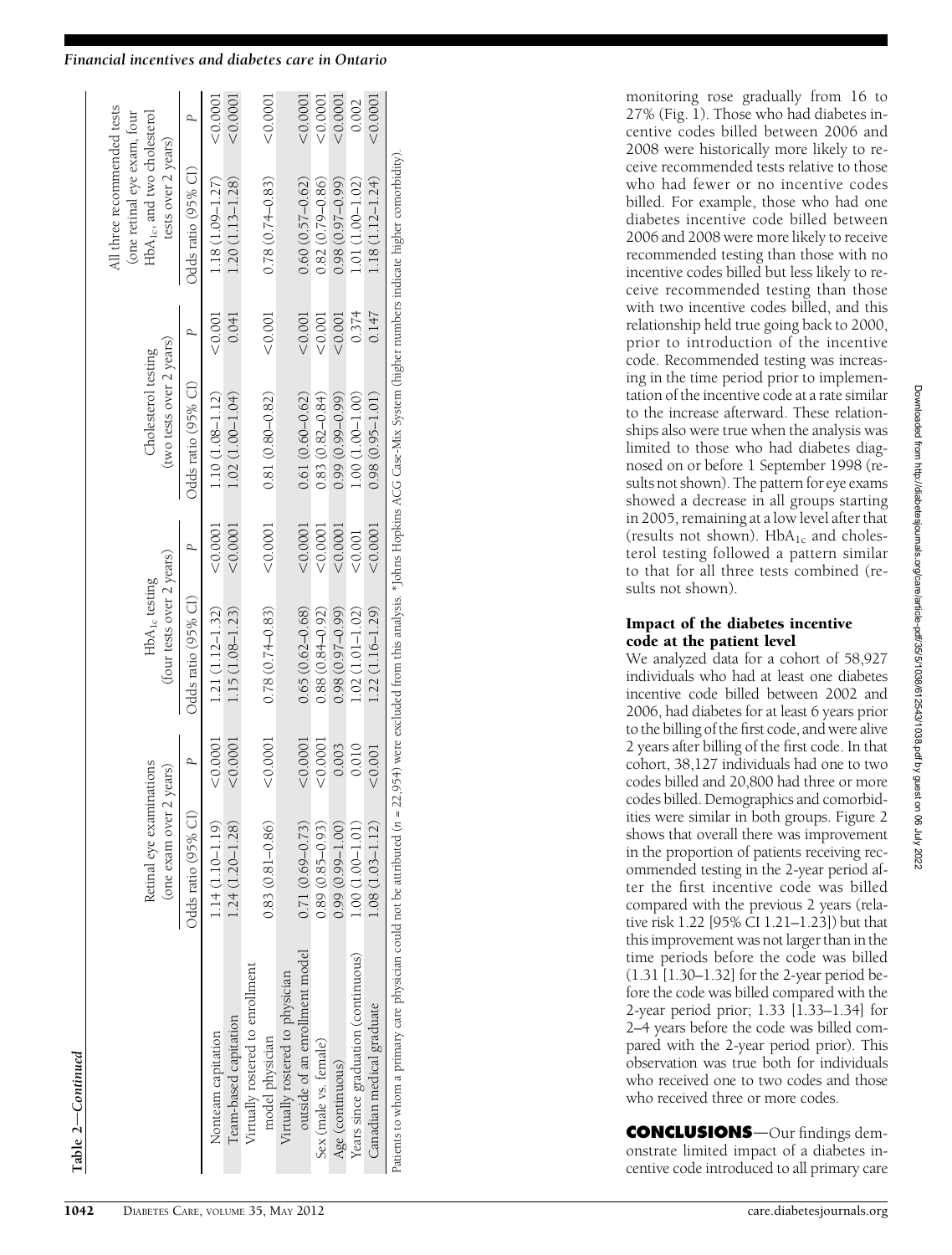

Figure 1—Population-level analysis. Proportion of Ontarians with diabetes receiving recommended testing from 1998 to 2008 stratified by number of diabetes incentive codes billed from 2006 to 2008 (n = 757,928). Recommended testing was defined as receipt of one retinal eye examination, four  $HbA<sub>1c</sub>$  tests, and two cholesterol tests in the previous 2 years. Therefore, data for 2000 represents testing done from 1998 to 2000.  $\bullet$  and dotted line, six or more incentive codes billed from 2006 to 2008 (n = 17,223);  $\Diamond$  and dashed line, five incentive codes (n = 19,064);  $\Diamond$  and dash-dot line, four incentive codes (n = 24,285);  $\triangle$  long dash line, three incentive codes (n = 30,312);  $\bullet$  and dotted line, two incentive codes (n = 39,518);  $\bigcirc$  and dashed line, one incentive code  $(n = 63,071)$ ; and solid line, overall  $(n = 757,928)$ ;  $\Box$  and dash-dot line, no incentive codes  $(n = 564,455)$ .

physicians in Ontario in 2002. Only onequarter of people with diabetes in Ontario had an incentive code billed between 2006 and 2008. At the population level, the percentage of Ontarians with diabetes receiving three evidence-based monitoring tests at the recommended intervals (retinal eye examination,  $HbA_{1c}$  measurement, and cholesterol measurement) rose gradually, reaching just over one-quarter of the population by 2008. The amount of improvement was similar in the preincentive and postincentive time periods. At the patient level, the amount of improvement in recommended testing was no greater after billing of the first incentive code than it was before.

Our findings suggest that physicians who provide the best care prior to incentives may be those most likely to claim incentive payments. In a cross-sectional analysis, billing of the incentive code and the number of times it was billed was associated with greater receipt of monitoring tests for diabetes. However, those with the

greatest number of codes billed and highest quality of care between 2006 and 2008 also had the highest quality of care prior to when the codes were introduced. Others also have found that financial incentives may largely reward those with higher performance at baseline (19).

Low uptake of the diabetes incentive code in Ontario is likely attributed to several factors, including its relatively low financial value, lack of physician awareness about the code, the introduction of competing incentive codes during the same time period, and the added administrative burden of completing a diabetes flow sheet, particularly for paper-based practices. We found that primary care practices reimbursed via blended capitation were more likely to use the diabetes incentive code than fee-for-service practices. A possible reason is that the diabetes code is one of the few codes paid in full in capitation models versus other codes that are paid at 10% of their value, making the incremental value of the code much

greater in capitation than in fee for service (\$33.77 Canadian vs. \$4.65 Canadian). Research from Australia suggests that administrative paperwork is a major barrier to uptake of diabetes incentives by general practitioners, whereas having a practice nurse and practice computerization facilitates uptake (20).

Only 27% of people with diabetes in Ontario received recommended monitoring. This proportion is far below the target of 80% announced by the Ontario Diabetes Strategy in November 2009. The poor attainment of diabetes process measures in our study is consistent with findings from other published literature examining the Canadian population (21–23). Of note, we found a large drop in eye exams in 2005, just shortly after routine eye examinations for those aged 20–64 years were delisted from Ontario's public insurance plan even though exams for people with diabetes were not delisted. This effect persisted over time. Further investigation of this issue is required to understand the degree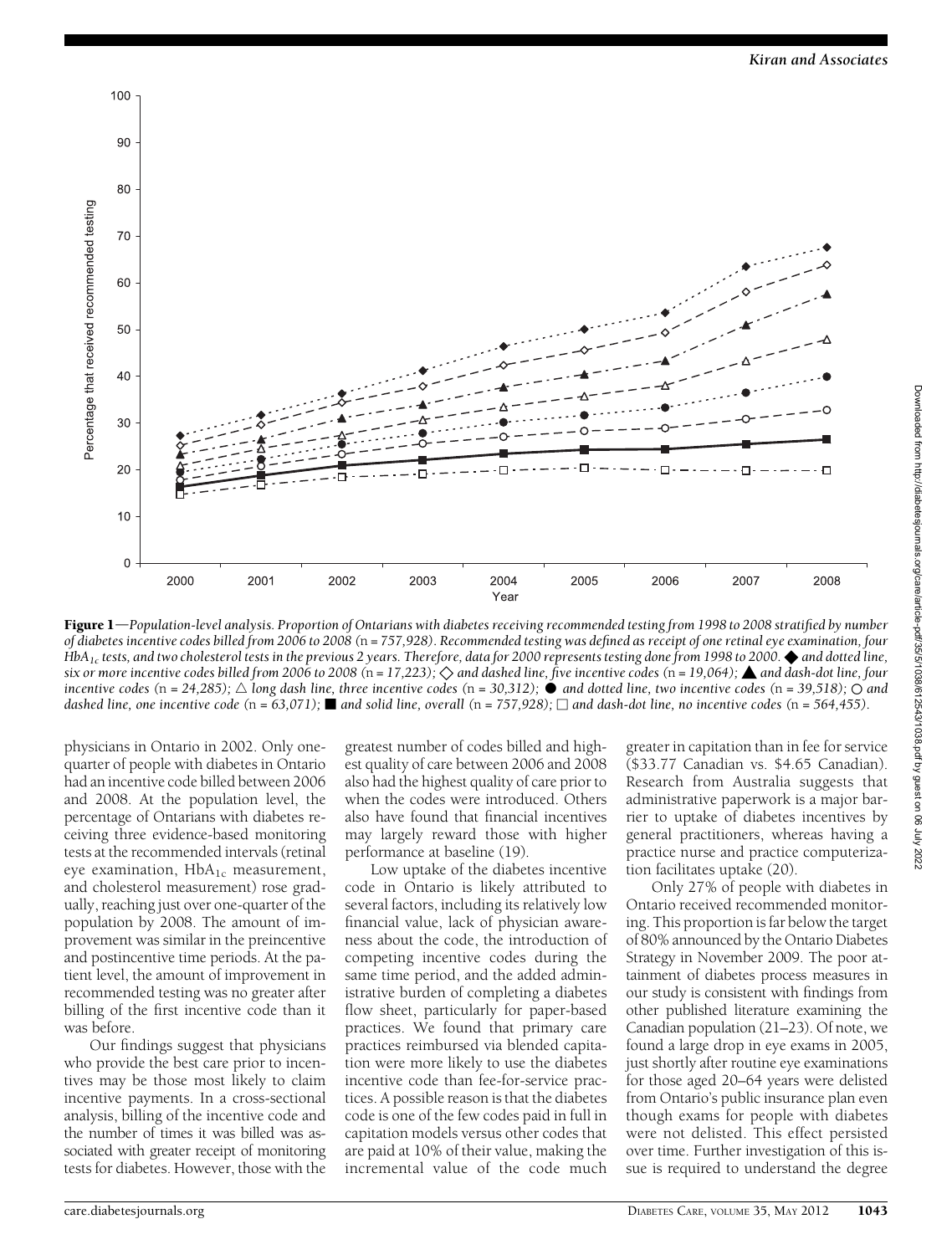Financial incentives and diabetes care in Ontario



Figure 2—Patient-level analysis. Proportion of people with diabetes receiving recommended testing before and after billing of the first diabetes incentive code (n = 33,926).  $\blacksquare$  and solid line, overall;  $\bigcirc$  and dotted line, patients receiving three or more incentive codes from 2002 to 2006;  $\blacklozenge$  and dashed line, patients receiving one or two incentive codes from 2002 to 2006.

to which eye exams are being foregone versus taking place but being paid through private insurance or out of pocket.

Some disparities were found in diabetes care, with those who were younger, living in rural areas, or having mental health disorders less likely to receive each of the three recommended tests, even after controlling for other factors. Patients in the lowest income quintile were less likely to receive eye examinations and cholesterol testing, but we found no disparities in care for new immigrants. As in our study, others also have found that patients with mental illness are less likely to receive recommended diabetes care (24–26). Similar to us, Brown et al. (27) found lower rates of dilated eye exams among patients of lower socioeconomic position in the U.S., whereas Khunti et al. (28) found lower compliance with most process measures for practices serving more socioeconomically deprived populations in England. Dallo et al. (29) did not find differences in self-reported receipt of eye examinations,  $HbA_{1c}$  testing, or cholesterol testing between foreign-born and U.S.-born individuals with diabetes after

controlling for confounders such as age, sex, and socioeconomic status.

Pay-for-performance schemes have become a popular method for improving the quality of care, but their effectiveness still is unclear (8,9,30). The best evidence in primary care comes from the U.K. where the government introduced a comprehensive financial incentive scheme for general practitioners in 2004 that in 2006 included 16 quality indicators specific to diabetes care that assessed both processes and outcomes of care (31). Studies suggest that the introduction of the incentive scheme accelerated the rate of improvement in diabetes care but that the rate has since slowed (32) and that the scheme has reduced the quality gap in primary health care between practices serving patients with low versus high socioeconomic status (33). The financial incentives in the U.K. differ from those in Ontario markedly in that they constitute a significant portion of general practitioner income (estimated at 25%), virtually all general practitioners participate, and by the third year, general practitioners on average achieved .95% of the clinical targets including

.95% of the diabetes targets (34).There also are important differences in context. For example, in the U.K., almost all general practitioners use electronic medical records that enable creation of disease registries and tracking of performance measures, and most were on a capitation model prior to the scheme's introduction. In contrast, ~30% of Ontario primary care physicians had electronic records in 2009.

Financial incentives for general practitioners introduced in Australia in 2001 are more comparable to those in Ontario. These included an incentive specific to diabetes that pays \$40 (AUS) per patient per year for a completed annual cycle of care that includes parameters similar to those in Ontario's diabetes flow sheet (35). Incentive payments for diabetes and other parameters comprise ~10% of general practitioners' income and most general practitioners were paid by fee for service prior to the introduction of the incentives. As in Ontario, there was fairly low uptake of the incentive, with only 42% of eligible general practitioners in one region claiming the incentive in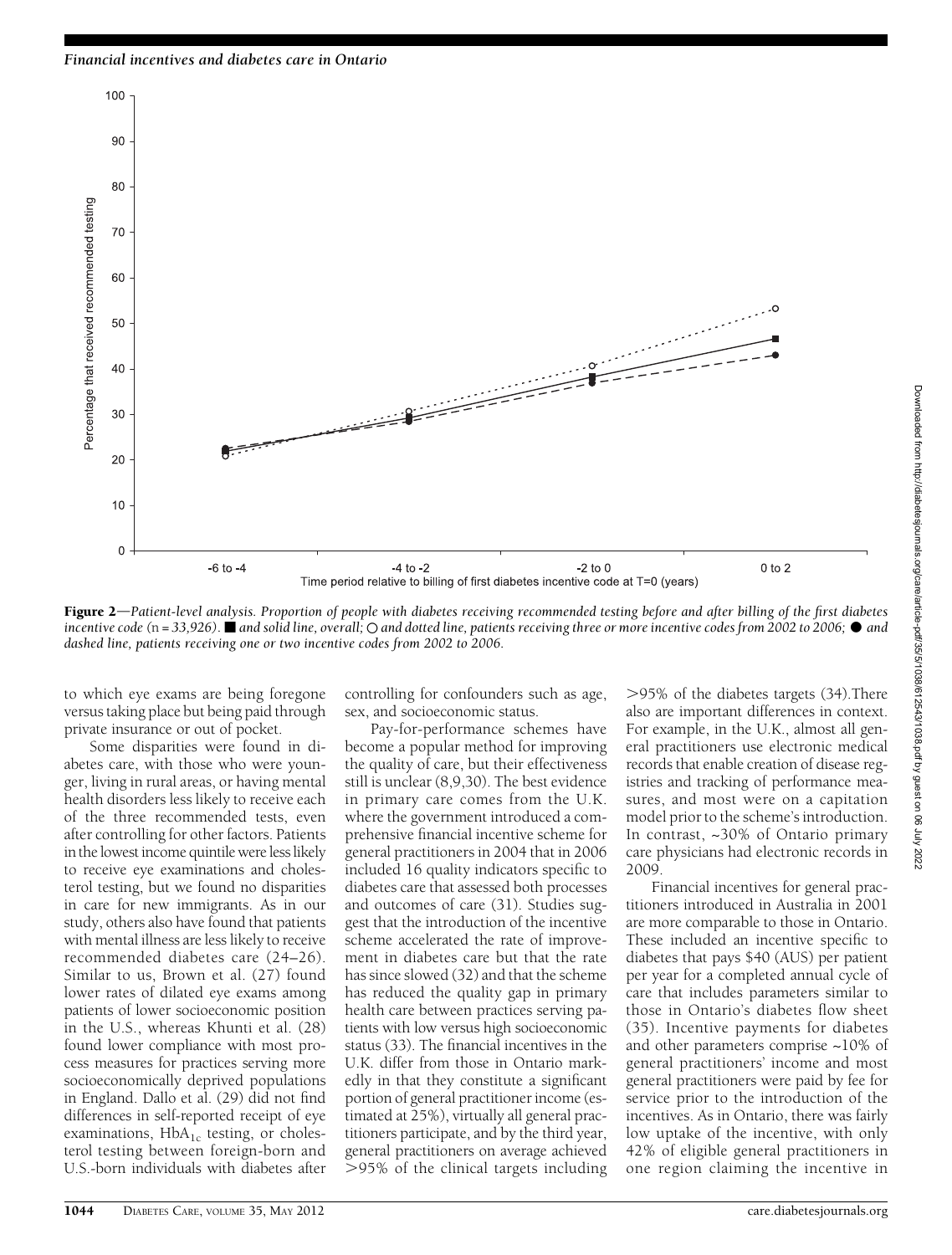2007 (20). Similar to Ontario, there is evidence that general practitioners who participated in the incentive scheme were more likely to order an  $HbA_{1c}$  test for a diabetic patient (36) and more likely to have a rigorous approach to diabetes management (20). However, it is unknown whether these differences in care preceded introduction of the incentive scheme.

Our study has limitations. First and most important was our dependence on administrative data. Adherence to recommended testing was measured using billing data for Ontario's public insurance system, which may underestimate services actually provided. Specifically, we could not include retinal eye exams paid for privately or laboratory tests done in hospitals. Second, we were only able to measure processes of care for diabetes, which may not translate to outcomes that are important to patients, providers, and payers, such as better blood glucose, cholesterol and blood pressure control, and, ultimately, reduced long-term consequences, such as hospital admissions, cardiovascular disease, and death. Third, our observational study limited our ability to distinguish between association and causation. As a result, reverse causation is a plausible explanation for the associations we found (i.e., physicians who historically provided good care were more likely to use the diabetes incentive code).

In summary, our study found limited impact of a financial incentive code for diabetes 6 years after its introduction in Ontario. At the population level, the proportion of Ontarians with diabetes receiving recommended testing rose gradually after the incentive was introduced but was rising at a similar rate beforehand and remained far below provincial targets. At the patient level, the amount of improvement in recommended testing was no greater after billing of the first incentive code than it was before. Our findings suggest that physicians who already were providing relatively good diabetes care were more likely to bill the incentive code. Ontarians with diabetes who were younger, lived in rural areas, had mental illness, or were not enrolled to a primary care model were less likely to receive recommended testing. Additional research is needed to understand whether and how financial incentives change physician behavior and how incentives influence patient outcomes for diabetes and other chronic diseases. Policy development work and research is also needed to understand and address gaps in diabetes

care, particularly for those least likely to receive recommended care.

Acknowledgments-This study was supported by the Institute for Clinical Evaluative Sciences, which is funded by an annual grant from the Ontario Ministry of Health and Long-Term Care. T.K. is supported by a Canadian Institutes of Health Research Strategic Training Fellowship in the ACHIEVE Research Partnership and a New Investigator Award from the Department of Family and Community Medicine, University of Toronto.

No potential conflicts of interest relevant to this article were reported.

T.K. designed the study, conducted the analysis, interpreted the results, and drafted and critically reviewed the manuscript. J.C.V. conducted the analysis, interpreted the results, and critically reviewed the manuscript. A.K. conducted the analysis and critically reviewed the manuscript. B.R.S. conceived and designed the study and critically reviewed the manuscript. R.H.G. conceived and designed the study, conducted the analysis, interpreted the results, and drafted and critically reviewed the manuscript. T.K. is the guarantor of this work and, as such, had full access to all the data in the study and takes responsibility for the integrity of the data and the accuracy of the data analysis.

## References

- 1. International Diabetes Federation. IDF Diabetes Atlas, Fourth Edition, 2009. Available from www.eatlas.idf.org. Accessed 9 September 2009
- 2. American Diabetes Association. Implications of the UK Prospective Diabetes Study. Diabetes Care 2002;25:28–32
- 3. Gaede P, Vedel P, Larsen N, Jensen GV, Parving HH, Pedersen O. Multifactorial intervention and cardiovascular disease in patients with type 2 diabetes. N Engl J Med 2003;348:383–393
- 4. Holman RR, Paul SK, Bethel MA, Matthews DR, Neil HA. 10-year follow-up of intensive glucose control in type 2 diabetes. N Engl J Med 2008;359:1577–1589
- 5. Pyorälä K, Pedersen TR, Kjekshus J, Faergeman O, Olsson AG, Thorgeirsson G. Cholesterol lowering with simvastatin improves prognosis of diabetic patients with coronary heart disease: a subgroup analysis of the Scandinavian Simvastatin Survival Study (4S). Diabetes Care 1997; 20:614–620
- 6. UK Prospective Diabetes Study Group. Tight blood pressure control and risk of macrovascular and microvascular complications in type 2†diabetes: UKPDS 38. BMJ 1998;317:703–713
- 7. Shah BR, Hux JE, Laupacis A, Zinman B, Zwarenstein M. Deficiencies in the quality of diabetes care: comparing specialist with generalist care misses the point. J Gen Intern Med 2007;22:275–279
- 8. Christianson J, Leatherman S, Sutherland K. Financial Incentives, Healthcare Providers and Quality Improvements: A Review of the Evidence. London, The Health Foundation, 2007
- 9. Rosenthal MB, Frank RG. What is the empirical basis for paying for quality in health care? Med Care Res Rev 2006;63: 135–157
- 10. Ontario Ministry of Health and Long Term Care. Changes to the Schedule of Benefits and Related Changes Effective April 1, 2002.Toronto, Ontario Ministry of Health and Long Term Care, 2002 [OHIP bulletin no. 2038]
- 11. Schedule of Benefits for Physician Services under the Health Insurance Act. Toronto, Ontario Ministry of Health and Long-Term Care, 2009, p. A1–A111
- 12. Canadian Diabetes Association Clinical Practice Guidelines Expert Committee. Canadian Diabetes Association 2003 clinical practice guidelines for the prevention and management of diabetes in Canada. Can J Diabetes 2003;27(Suppl. 2):S22,S60,S77
- 13. Hux JE, Ivis F, Flintoft V, Bica A. Diabetes in Ontario: determination of prevalence and incidence using a validated administrative data algorithm. Diabetes Care 2002; 25:512–516
- 14. Kralj B. Measuring "Rurality"for Purposes of Health-Care Planning: An Empirical Measure for Ontario. Toronto, Ontario Medical Association, 2005
- 15. Steele LS, Glazier RH, Lin E, Evans M. Using administrative data to measure ambulatory mental health service provision in primary care. Med Care 2004;42: 960–965
- 16. Canadian Mental Health Association Ontario. Diabetes and Serious Mental Illness: Future Directions for Ontario. Toronto, Canadian Mental Health Association, 2009.
- 17. Johns Hopkins University. Johns Hopkins University ACG Case-Mix Adjustment System, 1997. Available from [http://www.acg.jhsph.](http://www.acg.jhsph.org) [org](http://www.acg.jhsph.org). Accessed 1 February 2010
- 18. Hubbard AE, Ahern J, Fleischer NL, et al. To GEE or not to GEE: comparing population average and mixed models for estimating the associations between neighborhood risk factors and health. Epidemiology 2010;21:467–474
- 19. Rosenthal MB, Frank RG, Li Z, Epstein AM. Early experience with pay-forperformance: from concept to practice. JAMA 2005;294:1788–1793
- 20. Saunders M, Schattner P, Mathews M. Diabetes 'cycles of care' in general practice: do government incentives help? Aust Fam Physician 2008;37:781–784
- 21. Harris SB, Stewart M, Brown JB, et al. Type 2 diabetes in family practice: room for improvement. Can Fam Physician 2003; 49:778–785
- 22. Russell GM, Dahrouge S, Hogg W, Geneau R, Muldoon L, Tuna M. Managing chronic disease in Ontario primary care: